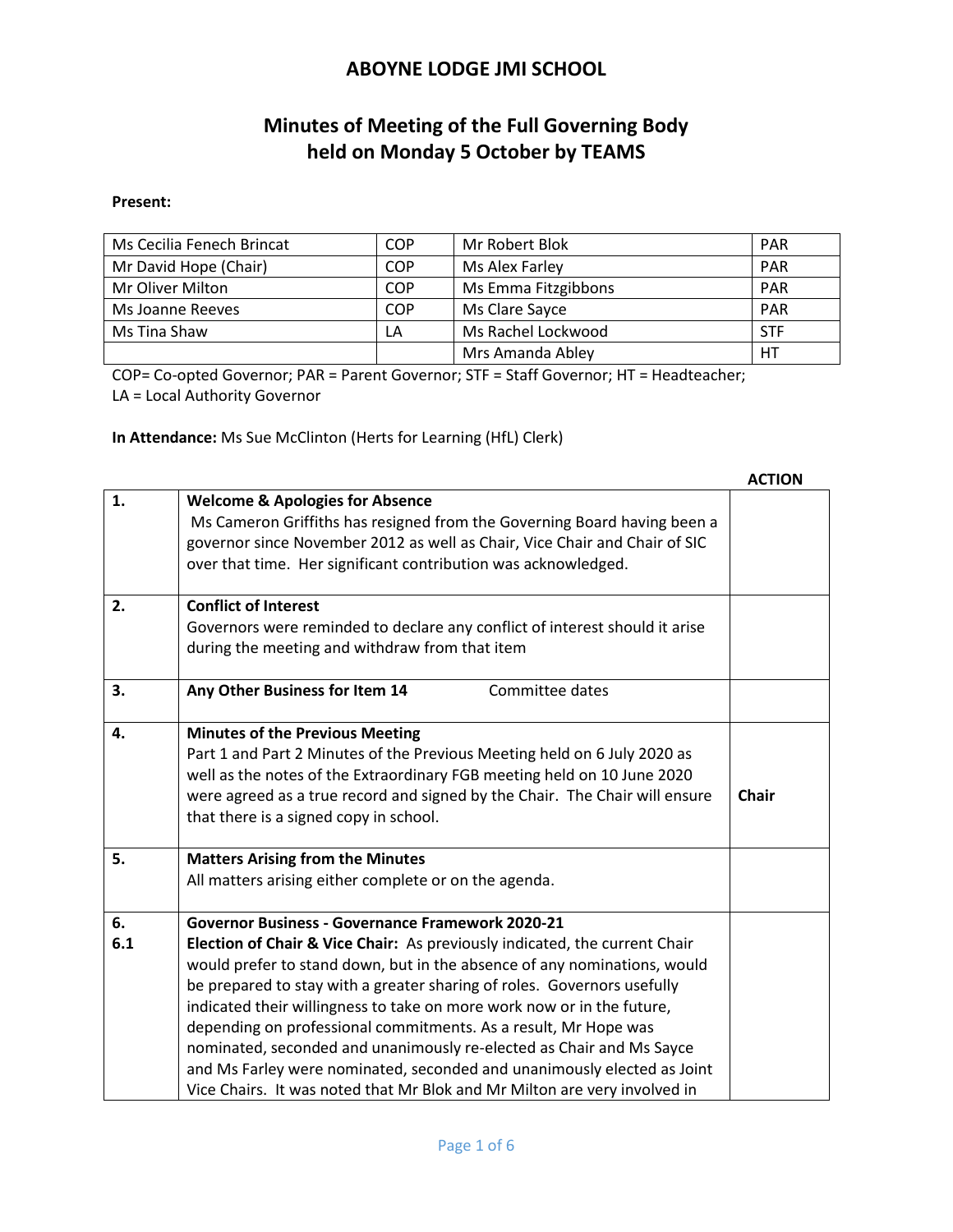|              | the building project, Ms Farley supports Mr Blok on Resources Committee                                                                       |                     |
|--------------|-----------------------------------------------------------------------------------------------------------------------------------------------|---------------------|
|              | and future planning as well as various governors being involved in the HT                                                                     |                     |
|              | recruitment.                                                                                                                                  |                     |
| 6.2          | FGB Membership: It was agreed to appoint Mr Hope as a co-opted governor                                                                       |                     |
|              | for a further four-year term when his current appointment expires on 27                                                                       |                     |
|              | November 2020. There is now a co-opted governor vacancy which needs to                                                                        |                     |
|              | be filled by a non-parent. The HT said she had seen a previous governor and                                                                   |                     |
|              | Chair, Mr Nick Ridout, who is now retired and the Chair will ask him if he is                                                                 | Chair               |
|              | willing to come back.                                                                                                                         |                     |
| 6.3          | Appointment of Clerk: Ms McClinton from HfL was appointed as clerk for                                                                        |                     |
|              | the year 2020-21                                                                                                                              |                     |
| 6.4          | Terms of Reference: for Resources Committee (RC) and School                                                                                   |                     |
|              | Improvement Committee (SIC) were approved.                                                                                                    |                     |
| 6.5          | Committee Membership: Following interest expressed at Item 6.1 above,                                                                         |                     |
|              | Mr Blok is to continue as RC Chair and Ms Brincat will take over the SIC                                                                      |                     |
|              | Chair. Ms Shaw will continue to clerk SIC and Ms Fitzgibbons will clerk RC. It                                                                |                     |
|              | was agreed that Ms Reeves will move from RC to SIC. A revised list will be                                                                    | Clerk               |
|              | added to Key Documents on Governor Hub (GH).                                                                                                  |                     |
| 6.6          | Link Governors/Panel Members: The Head's performance management will                                                                          |                     |
|              | be done, as last year, by the Chairs of Aboyne Lodge (AL) and Templewood                                                                      |                     |
|              | (TS) School jointly. Governors are encouraged to undertake complaints                                                                         |                     |
|              | training online. Ms Reeves and Ms Sayce will split the Wellbeing School                                                                       |                     |
|              | Development Plan (SDP) priority link. A revised list will be added to Key                                                                     | Clerk               |
|              | Documents on GH. The HT recruitment panel will be confirmed once                                                                              |                     |
|              | contact has been made with HfL. It was noted that training is available and                                                                   |                     |
|              | Ms Sayce plans to attend if this is helpful.                                                                                                  |                     |
| 6.7          | Register of Pecuniary Interests: All governors to update business interest on                                                                 |                     |
|              | GH - as soon as possible as it is a statutory requirement.                                                                                    | All Govrs           |
| 6.8          | Governor Code of Conduct: Revised NGA code approved. A link will be                                                                           |                     |
|              | added to Declarations on GH and all governors to confirm there that they                                                                      | All Govrs           |
|              | adhere to it.                                                                                                                                 |                     |
| 6.9          | KCSIE: All governors to confirm on GH that they have read Parts 1 & 2 of                                                                      | All Govrs           |
|              | Keeping Children Safe in Education.                                                                                                           |                     |
| 6.10<br>6.11 | Governor Work Plan: Noted. HT to review and bring to next FGB meeting.<br>Training & Development: Ms Brincat to email governors with in-house | HT/Dec GB<br>CB/All |
|              | training options. All governors encouraged to keep up to date with training                                                                   | Govrs               |
|              | online, including complaints training.                                                                                                        |                     |
| 6.12         | Governor Self-Review: Agreed to start a new review led by Ms Reeves                                                                           | <b>JR</b>           |
|              |                                                                                                                                               |                     |
| 7.           | <b>Headteacher's Report</b>                                                                                                                   |                     |
|              | The HT's update on managing the return to school, subsequent revised                                                                          |                     |
|              | priorities, the Risk Assessment and a fourth target for the SDP on the catch                                                                  |                     |
|              | up, had been posted in advance. The focus has been preparing the children                                                                     |                     |
|              | to start learning formally again, identifying barriers and gaps, and working                                                                  |                     |
|              | out how to meet the gaps without adding to the stress of the children or the                                                                  |                     |
|              | staff.                                                                                                                                        |                     |
|              | Q: how is attendance? A: There are no issues. To date there have not been                                                                     |                     |
|              | any positive tests. Two children have been self-isolating.                                                                                    |                     |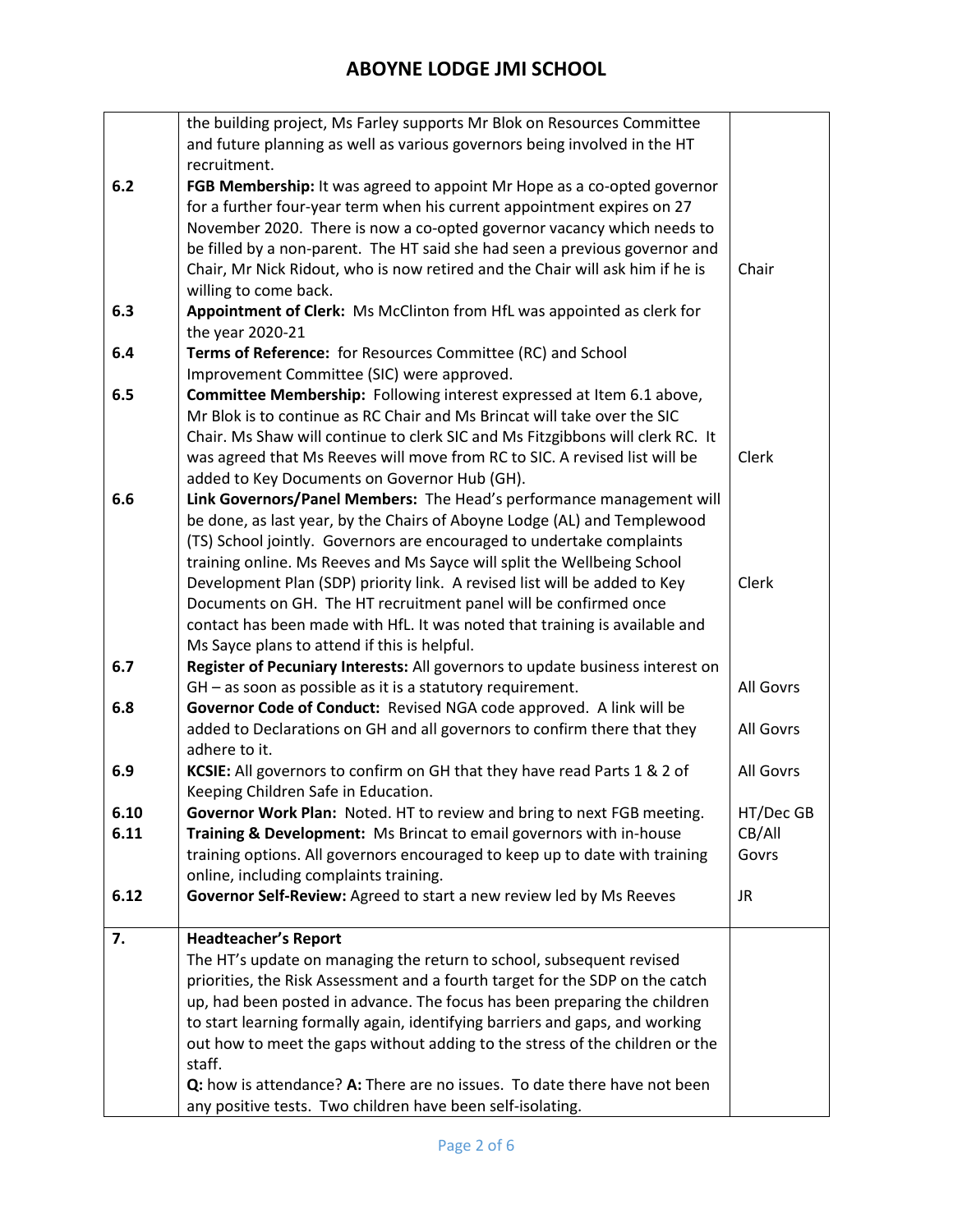|     | Q: how are children taught if they cannot be in school? A: Have bought into      |            |
|-----|----------------------------------------------------------------------------------|------------|
|     | google classroom so learning can be shared at home either live stream or         |            |
|     | recorded. Training will take place at the IT suite at TS so by half term will be |            |
|     | ready for full home learning if needed. As required by the Department of         |            |
|     | Education (DfE), the school has developed protocols for five scenarios           |            |
|     | impacting students and/or staff. Staff are saving weekly planning and            |            |
|     | resources on the server and banking another week's work to ensure as much        |            |
|     |                                                                                  |            |
|     | as possible that there is uninterrupted education whatever the situation.        |            |
|     | Q: how will you measure the impact of measures to meet the gaps on               |            |
|     | children? A: All are expected to be on age related expectations by the end of    |            |
|     | the year or as appropriate to them and progress will be measured as normal.      |            |
|     | After half term there will be pupil progress meetings looking at what            |            |
|     | interventions are necessary and decisions will be made as to how to use          |            |
|     | additional funding.                                                              |            |
|     | Q: what are you finding so far? A: Comprehension skills are weaker than          |            |
|     | reading (as many AL parents read to their children), but a significant issue     |            |
|     | has been the children's stamina having been out of the routine of a school       |            |
|     | day. Children are still adjusting and noted impact of a long morning without     |            |
|     | assemblies, lack of school hall and the impact of the worse weather.             |            |
|     | Q: can parents help at all? A: no, they are not allowed into school.             |            |
|     | It was noted that school has bought into the HfL resources, Back on Track,       |            |
|     |                                                                                  |            |
|     | which help with maths, English and early years learning.                         |            |
|     | Q: Is there other impact on pupils or staff? A: Staff are encouraged to talk in  |            |
|     | staff meetings and in current Performance Management (PM). Mrs Clinton           |            |
|     | takes the lead on mental wellbeing and has provided resources to staff and       |            |
|     | parents. Staff are actively monitoring children for any mental health needs.     |            |
|     | Q: What is happening with parents evening? A: There will be a written            |            |
|     | report home as to how children have settled in and their English/maths           |            |
|     | targets with the offer to contact school if there are concerns.                  |            |
|     |                                                                                  |            |
|     | The impact on the HT and staff has been massive, but the HT said she felt        |            |
|     | that they were all doing well in the very challenging circumstances.             |            |
|     | Governors expressed their appreciation to the HT and to her staff for the        |            |
|     | impressive way in which they have responded in such difficult times.             |            |
|     | It was also noted that Ofsted could turn up randomly to look at the response     |            |
|     | to Covid, with a hopefully reassuring letter to parents as the outcome. This     |            |
|     | would not involve governors and currently NAHT and Ofsted are in dispute         |            |
|     |                                                                                  |            |
|     | about the wisdom of such a move at this time.                                    |            |
| 7.2 | School Development Plan: The HT intends to integrate the fourth target           |            |
|     | posted in the meeting papers into the other three targets which have been        | SIC Agenda |
|     | carried forward from last year. The detail will be brought to SIC and then the   | /Dec FGB   |
|     | Dec FGB for signing off.                                                         |            |
| 7.3 | Head's PM: In hand with Chairs of AL and TS.                                     |            |
|     |                                                                                  |            |
| 8.  | <b>Annual Reports</b>                                                            |            |
| 8.1 | Safeguarding: The HT shared the confidential report with governors, having       |            |
|     | been through the audit with the safeguarding link, Ms Shaw. Governors            |            |
|     | signed off the report.                                                           |            |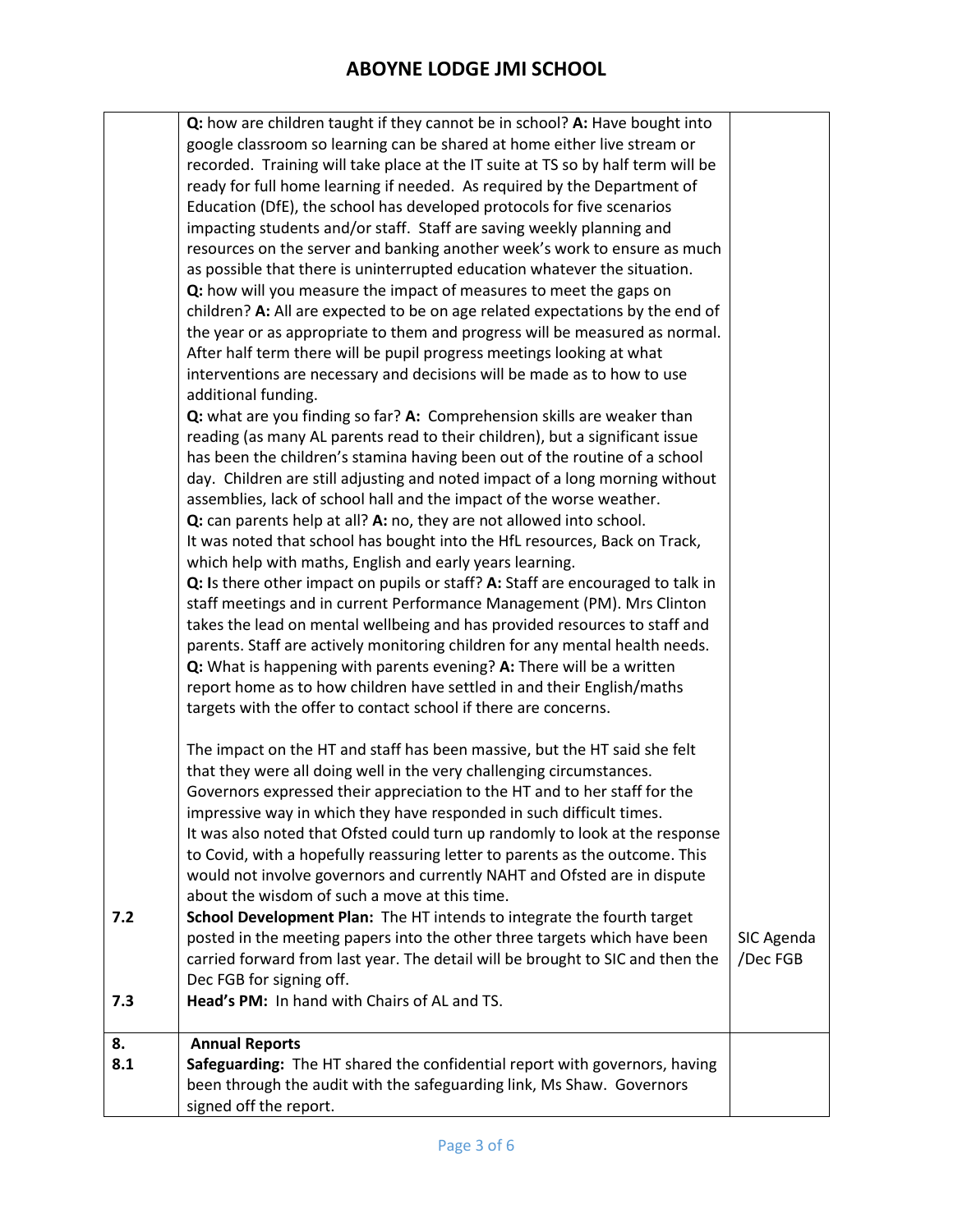| 8.2 | Children Looked After (CLA): There are none in school currently.                                                                                    |          |
|-----|-----------------------------------------------------------------------------------------------------------------------------------------------------|----------|
| 8.3 | SEN Information Report: Carried forward to next meeting, HT will check                                                                              | Dec FGB  |
|     | whether sent by Mrs Clinton to Ms Sayce.                                                                                                            |          |
|     |                                                                                                                                                     |          |
| 9.  | <b>Safeguarding Issues</b>                                                                                                                          |          |
|     | The HT reported that there had been a safeguarding issue regarding two                                                                              |          |
|     | children who did not return to school, but this has now been resolved.                                                                              |          |
|     |                                                                                                                                                     |          |
| 10. | <b>Finances and Premises Review</b>                                                                                                                 |          |
|     | The minutes of the RC meeting held on 2 October were noted.                                                                                         |          |
|     | Finance: The budget was the main focus with the projected deficit, taking                                                                           |          |
|     | account of both savings last term and the proposed teacher pay award,                                                                               |          |
|     | being reduced from over £33k to £22k. The deficit is largely accounted for by                                                                       |          |
|     | the pay award. HCC have not yet responded to the original request to                                                                                |          |
|     | approve a deficit budget and discuss the future financial plan. They have                                                                           |          |
|     | now further been asked if the school can implement the pay increase when                                                                            |          |
|     | in deficit and a response is awaited. It was noted too that the new building is                                                                     |          |
|     | likely to increase costs in future and expenditure on new whiteboards is                                                                            |          |
|     | likely. Meantime, £9k out of the capital fund was agreed to purchase                                                                                |          |
|     | laptops compatible with google classrooms. Ms Reeves will check if it is                                                                            | JR       |
|     | possible to take advantage of Tesco/Waitrose small grants.                                                                                          |          |
|     | Building Works: The temporaries are leaking in various places which is a                                                                            |          |
|     | concern and being taken up with the project management. Also concerning                                                                             |          |
|     | is the Y6 roof; it is hoped it will last until Easter, but quotes are being sought.                                                                 |          |
|     | Are told that the project is broadly on time to be completed around Easter.                                                                         |          |
|     | Storage space is an issue. There is not enough room in the grounds for a                                                                            |          |
|     | storage unit so it was decided to seek the help of parents to move the stuff                                                                        |          |
|     |                                                                                                                                                     |          |
|     | in the hall so it is better stored - freeing up more space. Mr Milton's support                                                                     |          |
|     | with the project was acknowledged by the HT.                                                                                                        |          |
|     | Donations from Parents: Recent letter sent out to parents and response<br>currently being generated. About 20% so far. It is important that parents |          |
|     |                                                                                                                                                     |          |
|     | are encouraged to respond because there are currently limitations on ALSA's                                                                         |          |
|     | fundraising.                                                                                                                                        |          |
| 11. | <b>Update on Future Options</b>                                                                                                                     |          |
|     | The recruitment of a new HT and any new structure are linked. It is hoped                                                                           |          |
|     | to place an ad for a new HT by early November with a view to interviewing                                                                           |          |
|     | in January – giving time for a further round if necessary. The structural                                                                           |          |
|     | options are either to carry on as at present with significant fundraising (eg                                                                       |          |
|     | can greater lettings income be generated with the new building and the                                                                              |          |
|     | school field project?) or to join an existing Academy Trust (three have been                                                                        |          |
|     | spoken to). There will be an open conversation with any candidates about                                                                            |          |
|     | the possible futures and any new head will be expected to lead and shape                                                                            |          |
|     | the future.                                                                                                                                         |          |
|     |                                                                                                                                                     |          |
|     | Q: What about TS? A: they are currently recruiting their own head with a<br>similar timetable.                                                      |          |
|     |                                                                                                                                                     |          |
|     | Agreed that Mr Blok and Mr Hope should speak with staff about                                                                                       | RB/Chair |
|     | developments - 3.30 pm any day.                                                                                                                     |          |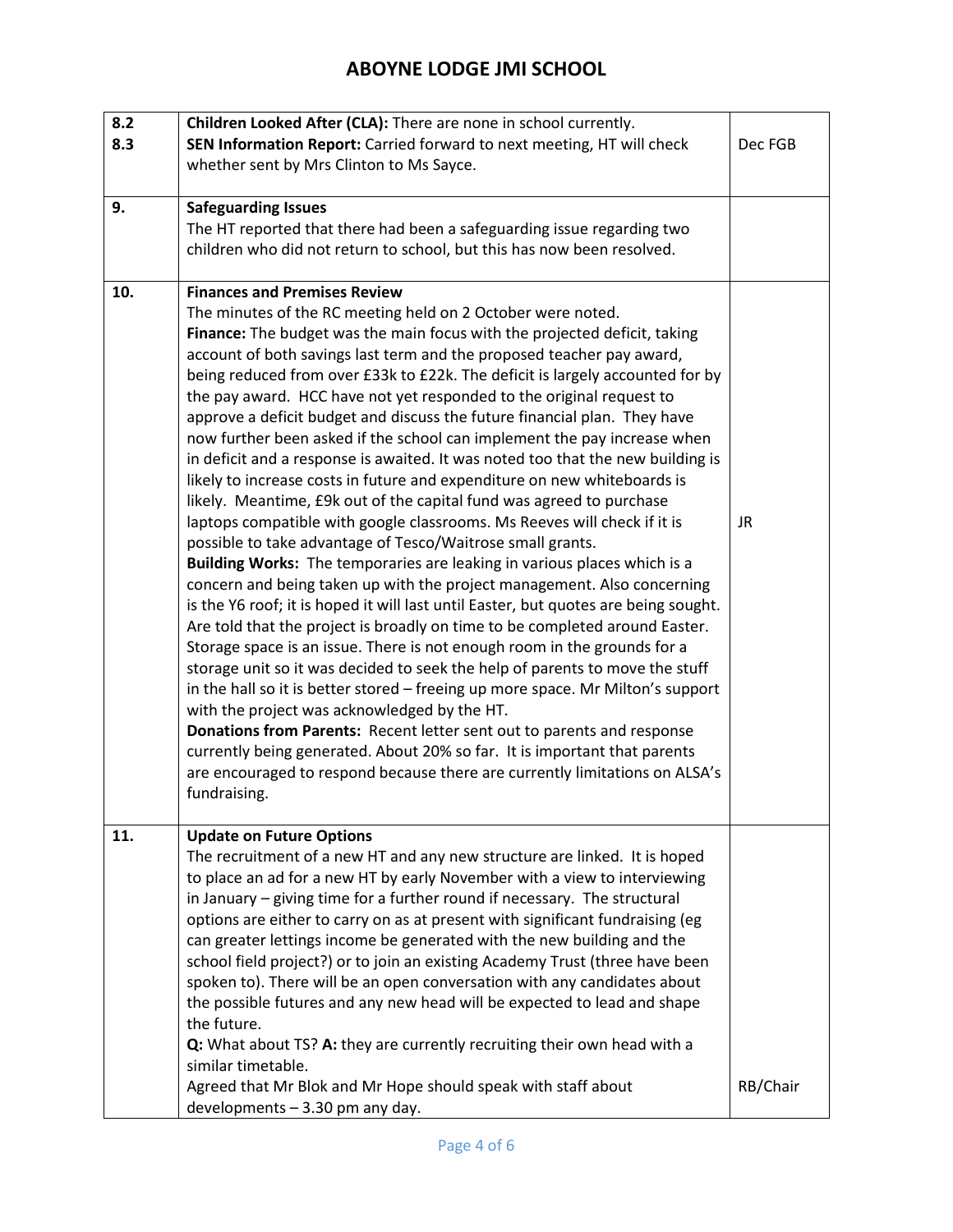| 12.<br>12.1<br>12.2 | <b>Policies</b><br>Child Protection: Revised policy, based on HCC model, was approved.<br><b>Complaints Policy &amp; Procedure:</b> new model available and to be picked up in<br>policy review schedule.                                                           |  |
|---------------------|---------------------------------------------------------------------------------------------------------------------------------------------------------------------------------------------------------------------------------------------------------------------|--|
| 13.                 | <b>School Visits:</b> Some visits on site by governors are necessary, eg in<br>connection with recruitment and the building works. Key links eg SEN,<br>Safeguarding can book to meet relevant staff or see them remotely after<br>half term. No-one in classrooms. |  |
| 14.                 | Any Other Business as notified in Item 3<br>Committee Dates: SIC 9 am on 20 November and RC 8 am on 8 January 2021                                                                                                                                                  |  |
| 15.                 | <b>Date of Next Meeting</b><br>Monday 7 December at 6 pm on TEAMS                                                                                                                                                                                                   |  |

| (Chair) |  |  |  |
|---------|--|--|--|

Signed: ................................................... Date: ..................................

#### **ACTION SUMMARY**

| <b>Item</b> | <b>Action</b>                                                                                                                                    | Who/Where               |
|-------------|--------------------------------------------------------------------------------------------------------------------------------------------------|-------------------------|
| 4.          | Signed minutes from 6 July & 10 June to be lodged in<br>school                                                                                   | Chair                   |
| 6.2         | HT to approach Mr Ridout about being a co-opted<br>governor                                                                                      | Chair                   |
| 6.5/6.6     | Updated committee membership and link/panel roles to<br>be added to GH                                                                           | Clerk                   |
| 6.7/6.8/6.9 | Complete declarations on GH for Business Interests,<br>adherence to Code of Conduct & KCSIE Parts 1 & 2                                          | All Governors           |
| 6.10        | <b>Review Governor Work Plan</b>                                                                                                                 | HT/Dec FGB              |
| 6.11        | CB to contact governors re in-house training options and<br>all governors encouraged to keep training up to date online<br>including complaints. | <b>CB/All Governors</b> |
| 6.12        | Co-ordinate governor self-review                                                                                                                 | JR                      |
| 7.2         | Review draft SDP at SIC and approve at Dec FGB                                                                                                   | SIC Agenda/Dec FGB      |
| 8.3         | <b>SEN Information Report</b>                                                                                                                    | Dec FGB                 |
| 10.         | Check whether AL can access Tesco/Waitrose small grants<br>for children/young people.                                                            | JR                      |